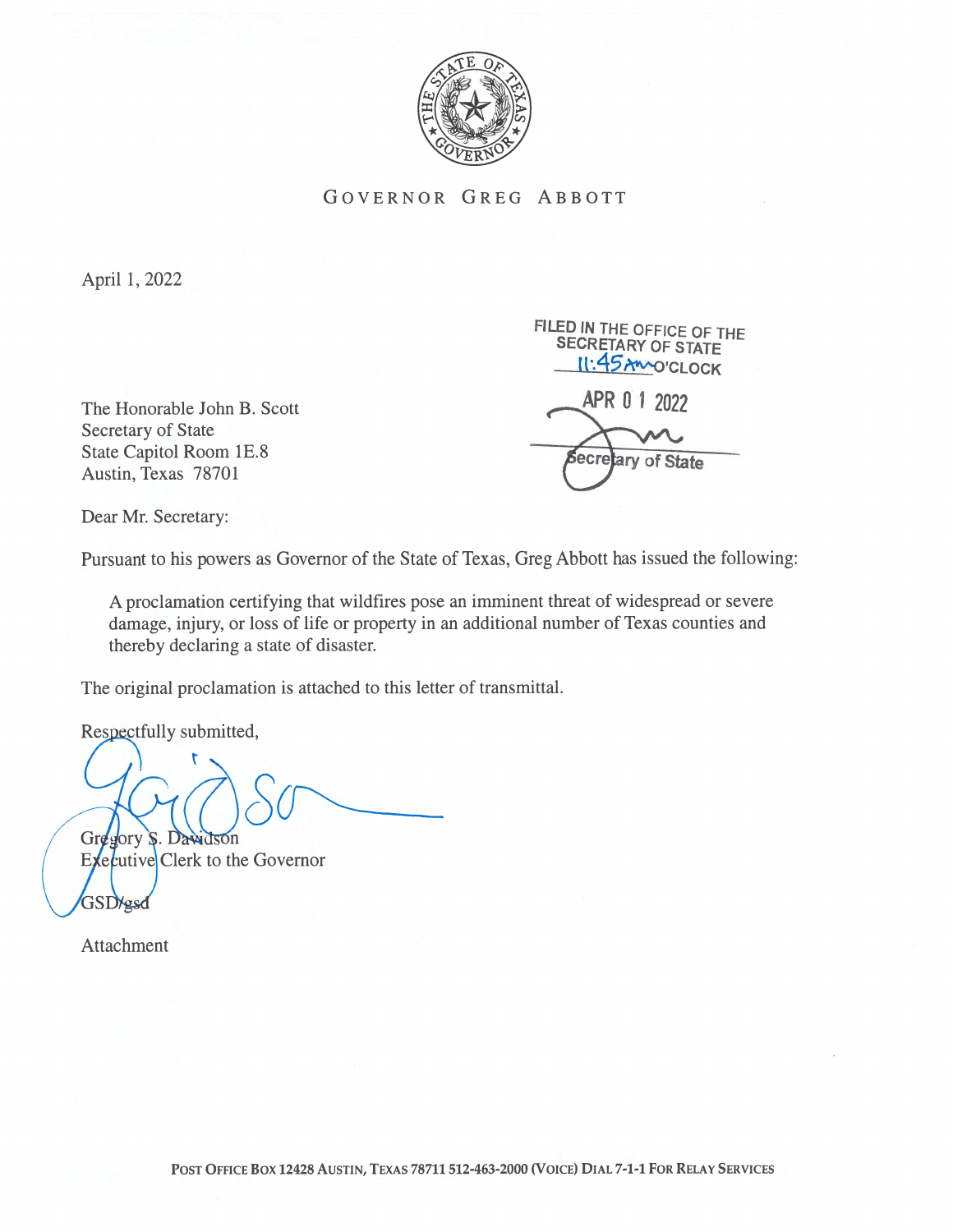## PROCLAMATION BY THE Governor of the State of Texas

## TO ALL TO WHOM THESE PRESENTS SHALL COME:

I, GREG ABBOTT, Governor of the State of Texas, issued a disaster proclamation on March 18, 2022, as amended on March 21 and March 27, 2022, certifying that wildfires that began on February 23, 2022, posed an imminent threat of widespread or severe damage, injury, or loss of life or property in Blanco, Brooks, Brown, Coleman, Comanche, Eastland, Erath, Grayson, Hood, Mason, Medina, Potter, Randall, Runnels, Starr, and Williamson counties. Those same conditions continue to exist in these and other counties in Texas.

THEREFORE, in accordance with the authority vested in me by Section 4 18.014 of the Texas Government Code, I do hereby amend the aforementioned proclamation and declare a disaster in Andrews, Aransas, Archer, Bee, Bell, Borden, Bosque, Brewster, Cameron, Coke, Concho, Cooke, Crane, Crockett, Culberson, Dawson, Dimmit, Duval, Ector, Edwards, Gaines, Garza, Hemphill, Hidalgo, Howard, Hudspeth, Jeff Davis, Jim Hogg, Jim Wells, Kenedy, Kimble, Kleberg, Live Oak, Martin, Maverick, McCulloch, Menard, Midland, Nueces, Palo Pinto, Parker, Pecos, Presidio, Reagan, Real, Refugio, Roberts, Terrell, Tom Green, Upton, Wichita, Willacy, Winkler, Wise, Zapata, and Zavala counties.

Pursuant to Section 418.017 of the code, I authorize the use of all available resources of state government and of political subdivisions that are reasonably necessary to cope with this disaster.

Pursuant to Section 418.016 of the code, any regulatory statute prescribing the procedures for conduct of state business or any order or rule of a state agency that would in any way prevent, hinder or delay necessary action in coping with this disaster shall be suspended upon written approval of the Office of the Governor. However, to the extent that the enforcement of any state statute or administrative rule regarding contracting or procurement would impede any state agency's emergency response that is necessary to protect life or property threatened by this declared disaster, I hereby authorize the suspension of such statutes and rules for the duration of this declared disaster.

In accordance with the statutory requirements, copies of this proclamation shall be filed with the applicable authorities.



IN TESTIMONY WHEREOF, I have hereunto signed my name and have officially caused the Seal of State to be affixed at my office in the City of Austin, Texas, this the 1st day of April, 2022.

Ahbatt

GREG ABBOTT Governor

FILED IN THE CHANGE OF THE SECRETARY OF STATE - \**I:45AnO'CLOCK** 

APR 0 <sup>1</sup> 2022